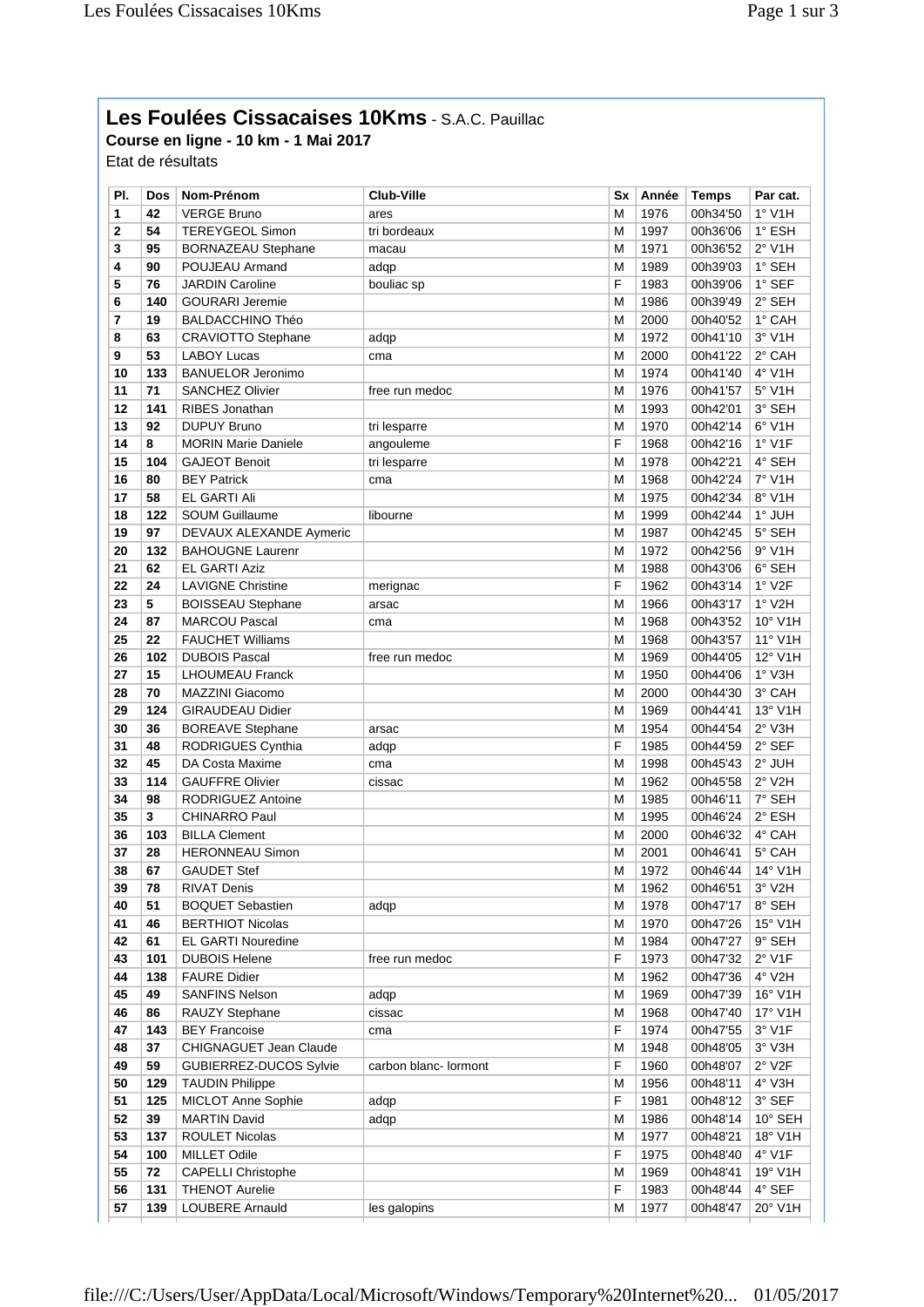| 59<br>M<br>11° SEH<br>107<br>PASTOR Jeremy<br>1987<br>00h49'06<br>adqp<br>21° V1H<br>60<br>128<br><b>TRABLEAU Loic</b><br>M<br>1969<br>00h50'10<br>montalivet<br>12° SEH<br>61<br>47<br><b>DUCOU Cedric</b><br>M<br>1978<br>00h50'19<br>62<br>123<br>13° SEH<br><b>ALLEMANDOU Brice</b><br>M<br>1981<br>00h50'21<br>cissac<br>112<br>14° SEH<br>63<br><b>EYSSON Mathieu</b><br>M<br>1986<br>00h50'46<br>F<br>6° SEF<br>64<br>105<br><b>VIRGILE Nathalie</b><br>1982<br>00h51'14<br>adqp<br>65<br>52<br>F<br>7° SEF<br>KOZARIKOVA Barbora<br>1988<br>00h51'17<br>adqp<br>66<br>F<br>1980<br>00h51'18<br>8° SEF<br>34<br><b>MENG Ophelie</b><br>arsac<br>F<br>1987<br>9° SEF<br>67<br>65<br><b>MOONEY Gladys</b><br>00h51'31<br>les galopins<br>68<br>96<br><b>BORDES Elodie</b><br>F<br>10° SEF<br>1990<br>00h52'06<br>cma<br>F<br>69<br>3° V2F<br>136<br><b>SAINT Martin Christine</b><br>1961<br>00h52'17<br>cma<br>70<br>F<br>146<br><b>MEYNARD Chritelle</b><br>1977<br>00h52'19<br>$5^\circ$ V1F<br>F<br>71<br>25<br>4° V2F<br><b>DIEZ Valerie</b><br>1963<br>00h52'46<br>72<br><b>LATHUILE Jean Francois</b><br>5° V2H<br>1<br>M<br>1967<br>00h52'52<br>6° V1F<br>73<br><b>BORDEAU Emmanuelle</b><br>F<br>57<br>adqp<br>1974<br>00h52'54<br>74<br>F<br>5° V2F<br>88<br><b>MARCOU Monique</b><br>1967<br>00h52'56<br>cma<br>75<br>VAINCOT Christophe<br>22° V1H<br>83<br>M<br>1972<br>00h53'15<br>atle lesparre<br>6° V2F<br>76<br>F<br>29<br><b>GERMAIN Brigitte</b><br>1958<br>00h53'18<br>les galopins<br>77<br>144<br>1991<br>15° SEH<br>LAPEYRE Benjamin<br>M<br>00h53'23<br>78<br>16° SEH<br>145<br><b>DAURY Xavier</b><br>M<br>1983<br>00h53'24<br>79<br>3° JUH<br>84<br><b>VAINCOT Benjamin</b><br>M<br>1999<br>00h53'43<br>80<br>111<br>M<br>VOLTOLINI Morgan<br>1990<br>00h54'00<br>17° SEH<br>tri lesparre<br>81<br>126<br><b>GARCIA Marie Elodie</b><br>F<br>11° SEF<br>1988<br>00h54'11<br>cma<br>82<br>6° CAH<br>93<br><b>SAUNIER Brandon</b><br>M<br>2001<br>00h54'54<br>18° SEH<br>83<br>110<br>1986<br><b>JACQUEJEAN Gabriel</b><br>M<br>00h55'09<br>19° SEH<br>84<br>1988<br>109<br><b>BOUSCARRUT Mickael</b><br>M<br>00h55'14<br>3° ESH<br>85<br>M<br>1995<br>81<br><b>BOUSCARRUT Patrick</b><br>00h55'19<br>86<br>18<br><b>CMA</b><br>F<br>7° V1F<br><b>PAPI-BEY Patricia</b><br>1970<br>00h55'26<br>87<br>117<br><b>TEALDI Fatiha</b><br>F<br>1977<br>00h55'30<br>8° V1F<br>cma<br>88<br><b>TARIS Philippe</b><br>1970<br>00h55'32<br>23° V1H<br>17<br>Association Chouette on le fait ensemble<br>M<br>VAN DEN BRANDE Fernand<br>5° V3H<br>89<br>56<br>M<br>1949<br>00h55'49<br>90<br>127<br><b>BESSE Lea</b><br>F<br>1° ESF<br>1996<br>00h56'04<br>peujard<br>F<br>91<br>41<br><b>GARNIER Nadine</b><br>1957<br>00h56'29<br>$1°$ V3F<br>92<br>99<br>M<br>1974<br>24° V1H<br><b>MILLET Stephane</b><br>00h57'05<br>93<br>14<br>F<br>1994<br>12° SEF<br><b>LAPEYRE Aurore</b><br>00h57'15<br>cma<br>F<br>7° V2F<br>94<br>118<br><b>BESSE Christine</b><br>1965<br>00h57'24<br>plassac<br>95<br>20° SEH<br>38<br><b>GARNIER Yann</b><br>M<br>1989<br>00h57'33<br>F<br>8° V2F<br>96<br>79<br><b>REICH Guylaine</b><br>1963<br>00h57'38<br>les galopins<br><b>BOUCHET Odile</b><br>9° V1F<br>97<br>1972<br>00h57'39<br>91<br>les galopins<br>F<br>25° V1H<br>98<br>119<br><b>HERNANDEZ Matieu</b><br>M<br>1977<br>00h57'51<br>13° SEF<br>99<br>32<br><b>PHILIPPE Noemie</b><br>F<br>1989<br>00h57'52<br>100<br>$2°$ V3F<br>31<br>MIQUELEJAUREGUI Regine<br>cissac<br>F<br>1955<br>00h57'57<br>F<br>101<br>3° V3F<br>69<br><b>CHAPELLAN Annie</b><br>1953<br>00h58'03<br>tri lesparre<br>50<br>F<br>10° V1F<br>102<br><b>LALANNE</b> Isabelle<br>1977<br>00h58'04<br>103<br>F<br>$1°$ VF4<br>43<br><b>BROUSSARD Liliane</b><br>1946<br>00h58'31<br>104<br>$6°$ V2H<br>115<br><b>LEPORT Philippe</b><br>M<br>1960<br>00h59'42<br>105<br>F<br>14° SEF<br>20<br><b>MIMAUD Laetitia</b><br>adqp<br>1985<br>00h59'51<br>9° V2F<br>106<br>44<br><b>BACQUE Marie Ange</b><br>medoc of course<br>F<br>1962<br>01h00'12<br>11° V1F<br>107<br><b>CRUCHON Catherine</b><br>F<br>89<br>les galopins<br>1974<br>01h00'15<br>108<br><b>MOUNAUD Yannick</b><br>F<br>10° V2F<br>33<br>1958<br>01h00'30<br>109<br>F<br>1999<br>1° JUF<br>74<br>ROUSSEAU Alicia<br>01h01'50<br>adqp<br>110<br>1947<br>$2°$ VF4<br>82<br><b>MAUBERT Christiane</b><br>F<br>01h02'36<br>111<br>7° V2H<br>108<br>KAYOUH Abderrahim<br>1963<br>01h02'46<br>M<br>112<br>142<br><b>GONZALEZ Aurelie</b><br>F<br>1981<br>$15^\circ$ SEF<br>01h02'49<br>cma<br>113<br>121<br>LE CLEZIO Karine<br>F<br>12° V1F<br>1975<br>01h02'58<br>adqp<br>114<br>64<br><b>MEYER Eric</b><br>1959<br>8° V2H<br>M<br>01h03'42<br>tri lesparre<br>115<br>1962<br>$9°$ V2H<br>40<br><b>MARQUE Yannick</b><br>M<br>01h03'46<br>lanton<br>116<br><b>LABARDE Oceane</b><br>F<br>16° SEF<br>134<br>1991<br>01h06'30<br>117<br>106<br><b>FORTON Catherine</b><br>F<br>4° V3F<br>1956<br>01h06'32<br>cma<br>118<br>F<br>17° SEF<br>130<br>LANFROID-NAZAC Sandrine<br>1986<br>01h06'36<br>cma<br>119<br>26° V1H<br>147<br>RONDOLAT Laurent<br>1974<br>01h06'44<br>M<br>120<br>135<br><b>TIFFON Laura</b><br>F<br>1991<br>18° SEF<br>01h07'00<br>121<br>7<br><b>GAY Michael</b><br>1978<br>01h08'10<br>21° SEH<br>M | 58 | 113 | <b>BRANAS Christelle</b> | F | 1984 | 00h48'49 | 5° SEF |
|-----------------------------------------------------------------------------------------------------------------------------------------------------------------------------------------------------------------------------------------------------------------------------------------------------------------------------------------------------------------------------------------------------------------------------------------------------------------------------------------------------------------------------------------------------------------------------------------------------------------------------------------------------------------------------------------------------------------------------------------------------------------------------------------------------------------------------------------------------------------------------------------------------------------------------------------------------------------------------------------------------------------------------------------------------------------------------------------------------------------------------------------------------------------------------------------------------------------------------------------------------------------------------------------------------------------------------------------------------------------------------------------------------------------------------------------------------------------------------------------------------------------------------------------------------------------------------------------------------------------------------------------------------------------------------------------------------------------------------------------------------------------------------------------------------------------------------------------------------------------------------------------------------------------------------------------------------------------------------------------------------------------------------------------------------------------------------------------------------------------------------------------------------------------------------------------------------------------------------------------------------------------------------------------------------------------------------------------------------------------------------------------------------------------------------------------------------------------------------------------------------------------------------------------------------------------------------------------------------------------------------------------------------------------------------------------------------------------------------------------------------------------------------------------------------------------------------------------------------------------------------------------------------------------------------------------------------------------------------------------------------------------------------------------------------------------------------------------------------------------------------------------------------------------------------------------------------------------------------------------------------------------------------------------------------------------------------------------------------------------------------------------------------------------------------------------------------------------------------------------------------------------------------------------------------------------------------------------------------------------------------------------------------------------------------------------------------------------------------------------------------------------------------------------------------------------------------------------------------------------------------------------------------------------------------------------------------------------------------------------------------------------------------------------------------------------------------------------------------------------------------------------------------------------------------------------------------------------------------------------------------------------------------------------------------------------------------------------------------------------------------------------------------------------------------------------------------------------------------------------------------------------------------------------------------------------------------------------------------------------------------------------------------------------------------------------------------------------------------------------------------------------------------------------------------------------------------------------------------------------------------------------------------------------------------------------------------------------------------------------------------------------------------------------------------------------------------------------------------------------------------------------------------------------------------------------------------------------------------------------------------------------------|----|-----|--------------------------|---|------|----------|--------|
|                                                                                                                                                                                                                                                                                                                                                                                                                                                                                                                                                                                                                                                                                                                                                                                                                                                                                                                                                                                                                                                                                                                                                                                                                                                                                                                                                                                                                                                                                                                                                                                                                                                                                                                                                                                                                                                                                                                                                                                                                                                                                                                                                                                                                                                                                                                                                                                                                                                                                                                                                                                                                                                                                                                                                                                                                                                                                                                                                                                                                                                                                                                                                                                                                                                                                                                                                                                                                                                                                                                                                                                                                                                                                                                                                                                                                                                                                                                                                                                                                                                                                                                                                                                                                                                                                                                                                                                                                                                                                                                                                                                                                                                                                                                                                                                                                                                                                                                                                                                                                                                                                                                                                                                                                                                                       |    |     |                          |   |      |          |        |
|                                                                                                                                                                                                                                                                                                                                                                                                                                                                                                                                                                                                                                                                                                                                                                                                                                                                                                                                                                                                                                                                                                                                                                                                                                                                                                                                                                                                                                                                                                                                                                                                                                                                                                                                                                                                                                                                                                                                                                                                                                                                                                                                                                                                                                                                                                                                                                                                                                                                                                                                                                                                                                                                                                                                                                                                                                                                                                                                                                                                                                                                                                                                                                                                                                                                                                                                                                                                                                                                                                                                                                                                                                                                                                                                                                                                                                                                                                                                                                                                                                                                                                                                                                                                                                                                                                                                                                                                                                                                                                                                                                                                                                                                                                                                                                                                                                                                                                                                                                                                                                                                                                                                                                                                                                                                       |    |     |                          |   |      |          |        |
|                                                                                                                                                                                                                                                                                                                                                                                                                                                                                                                                                                                                                                                                                                                                                                                                                                                                                                                                                                                                                                                                                                                                                                                                                                                                                                                                                                                                                                                                                                                                                                                                                                                                                                                                                                                                                                                                                                                                                                                                                                                                                                                                                                                                                                                                                                                                                                                                                                                                                                                                                                                                                                                                                                                                                                                                                                                                                                                                                                                                                                                                                                                                                                                                                                                                                                                                                                                                                                                                                                                                                                                                                                                                                                                                                                                                                                                                                                                                                                                                                                                                                                                                                                                                                                                                                                                                                                                                                                                                                                                                                                                                                                                                                                                                                                                                                                                                                                                                                                                                                                                                                                                                                                                                                                                                       |    |     |                          |   |      |          |        |
|                                                                                                                                                                                                                                                                                                                                                                                                                                                                                                                                                                                                                                                                                                                                                                                                                                                                                                                                                                                                                                                                                                                                                                                                                                                                                                                                                                                                                                                                                                                                                                                                                                                                                                                                                                                                                                                                                                                                                                                                                                                                                                                                                                                                                                                                                                                                                                                                                                                                                                                                                                                                                                                                                                                                                                                                                                                                                                                                                                                                                                                                                                                                                                                                                                                                                                                                                                                                                                                                                                                                                                                                                                                                                                                                                                                                                                                                                                                                                                                                                                                                                                                                                                                                                                                                                                                                                                                                                                                                                                                                                                                                                                                                                                                                                                                                                                                                                                                                                                                                                                                                                                                                                                                                                                                                       |    |     |                          |   |      |          |        |
|                                                                                                                                                                                                                                                                                                                                                                                                                                                                                                                                                                                                                                                                                                                                                                                                                                                                                                                                                                                                                                                                                                                                                                                                                                                                                                                                                                                                                                                                                                                                                                                                                                                                                                                                                                                                                                                                                                                                                                                                                                                                                                                                                                                                                                                                                                                                                                                                                                                                                                                                                                                                                                                                                                                                                                                                                                                                                                                                                                                                                                                                                                                                                                                                                                                                                                                                                                                                                                                                                                                                                                                                                                                                                                                                                                                                                                                                                                                                                                                                                                                                                                                                                                                                                                                                                                                                                                                                                                                                                                                                                                                                                                                                                                                                                                                                                                                                                                                                                                                                                                                                                                                                                                                                                                                                       |    |     |                          |   |      |          |        |
|                                                                                                                                                                                                                                                                                                                                                                                                                                                                                                                                                                                                                                                                                                                                                                                                                                                                                                                                                                                                                                                                                                                                                                                                                                                                                                                                                                                                                                                                                                                                                                                                                                                                                                                                                                                                                                                                                                                                                                                                                                                                                                                                                                                                                                                                                                                                                                                                                                                                                                                                                                                                                                                                                                                                                                                                                                                                                                                                                                                                                                                                                                                                                                                                                                                                                                                                                                                                                                                                                                                                                                                                                                                                                                                                                                                                                                                                                                                                                                                                                                                                                                                                                                                                                                                                                                                                                                                                                                                                                                                                                                                                                                                                                                                                                                                                                                                                                                                                                                                                                                                                                                                                                                                                                                                                       |    |     |                          |   |      |          |        |
|                                                                                                                                                                                                                                                                                                                                                                                                                                                                                                                                                                                                                                                                                                                                                                                                                                                                                                                                                                                                                                                                                                                                                                                                                                                                                                                                                                                                                                                                                                                                                                                                                                                                                                                                                                                                                                                                                                                                                                                                                                                                                                                                                                                                                                                                                                                                                                                                                                                                                                                                                                                                                                                                                                                                                                                                                                                                                                                                                                                                                                                                                                                                                                                                                                                                                                                                                                                                                                                                                                                                                                                                                                                                                                                                                                                                                                                                                                                                                                                                                                                                                                                                                                                                                                                                                                                                                                                                                                                                                                                                                                                                                                                                                                                                                                                                                                                                                                                                                                                                                                                                                                                                                                                                                                                                       |    |     |                          |   |      |          |        |
|                                                                                                                                                                                                                                                                                                                                                                                                                                                                                                                                                                                                                                                                                                                                                                                                                                                                                                                                                                                                                                                                                                                                                                                                                                                                                                                                                                                                                                                                                                                                                                                                                                                                                                                                                                                                                                                                                                                                                                                                                                                                                                                                                                                                                                                                                                                                                                                                                                                                                                                                                                                                                                                                                                                                                                                                                                                                                                                                                                                                                                                                                                                                                                                                                                                                                                                                                                                                                                                                                                                                                                                                                                                                                                                                                                                                                                                                                                                                                                                                                                                                                                                                                                                                                                                                                                                                                                                                                                                                                                                                                                                                                                                                                                                                                                                                                                                                                                                                                                                                                                                                                                                                                                                                                                                                       |    |     |                          |   |      |          |        |
|                                                                                                                                                                                                                                                                                                                                                                                                                                                                                                                                                                                                                                                                                                                                                                                                                                                                                                                                                                                                                                                                                                                                                                                                                                                                                                                                                                                                                                                                                                                                                                                                                                                                                                                                                                                                                                                                                                                                                                                                                                                                                                                                                                                                                                                                                                                                                                                                                                                                                                                                                                                                                                                                                                                                                                                                                                                                                                                                                                                                                                                                                                                                                                                                                                                                                                                                                                                                                                                                                                                                                                                                                                                                                                                                                                                                                                                                                                                                                                                                                                                                                                                                                                                                                                                                                                                                                                                                                                                                                                                                                                                                                                                                                                                                                                                                                                                                                                                                                                                                                                                                                                                                                                                                                                                                       |    |     |                          |   |      |          |        |
|                                                                                                                                                                                                                                                                                                                                                                                                                                                                                                                                                                                                                                                                                                                                                                                                                                                                                                                                                                                                                                                                                                                                                                                                                                                                                                                                                                                                                                                                                                                                                                                                                                                                                                                                                                                                                                                                                                                                                                                                                                                                                                                                                                                                                                                                                                                                                                                                                                                                                                                                                                                                                                                                                                                                                                                                                                                                                                                                                                                                                                                                                                                                                                                                                                                                                                                                                                                                                                                                                                                                                                                                                                                                                                                                                                                                                                                                                                                                                                                                                                                                                                                                                                                                                                                                                                                                                                                                                                                                                                                                                                                                                                                                                                                                                                                                                                                                                                                                                                                                                                                                                                                                                                                                                                                                       |    |     |                          |   |      |          |        |
|                                                                                                                                                                                                                                                                                                                                                                                                                                                                                                                                                                                                                                                                                                                                                                                                                                                                                                                                                                                                                                                                                                                                                                                                                                                                                                                                                                                                                                                                                                                                                                                                                                                                                                                                                                                                                                                                                                                                                                                                                                                                                                                                                                                                                                                                                                                                                                                                                                                                                                                                                                                                                                                                                                                                                                                                                                                                                                                                                                                                                                                                                                                                                                                                                                                                                                                                                                                                                                                                                                                                                                                                                                                                                                                                                                                                                                                                                                                                                                                                                                                                                                                                                                                                                                                                                                                                                                                                                                                                                                                                                                                                                                                                                                                                                                                                                                                                                                                                                                                                                                                                                                                                                                                                                                                                       |    |     |                          |   |      |          |        |
|                                                                                                                                                                                                                                                                                                                                                                                                                                                                                                                                                                                                                                                                                                                                                                                                                                                                                                                                                                                                                                                                                                                                                                                                                                                                                                                                                                                                                                                                                                                                                                                                                                                                                                                                                                                                                                                                                                                                                                                                                                                                                                                                                                                                                                                                                                                                                                                                                                                                                                                                                                                                                                                                                                                                                                                                                                                                                                                                                                                                                                                                                                                                                                                                                                                                                                                                                                                                                                                                                                                                                                                                                                                                                                                                                                                                                                                                                                                                                                                                                                                                                                                                                                                                                                                                                                                                                                                                                                                                                                                                                                                                                                                                                                                                                                                                                                                                                                                                                                                                                                                                                                                                                                                                                                                                       |    |     |                          |   |      |          |        |
|                                                                                                                                                                                                                                                                                                                                                                                                                                                                                                                                                                                                                                                                                                                                                                                                                                                                                                                                                                                                                                                                                                                                                                                                                                                                                                                                                                                                                                                                                                                                                                                                                                                                                                                                                                                                                                                                                                                                                                                                                                                                                                                                                                                                                                                                                                                                                                                                                                                                                                                                                                                                                                                                                                                                                                                                                                                                                                                                                                                                                                                                                                                                                                                                                                                                                                                                                                                                                                                                                                                                                                                                                                                                                                                                                                                                                                                                                                                                                                                                                                                                                                                                                                                                                                                                                                                                                                                                                                                                                                                                                                                                                                                                                                                                                                                                                                                                                                                                                                                                                                                                                                                                                                                                                                                                       |    |     |                          |   |      |          |        |
|                                                                                                                                                                                                                                                                                                                                                                                                                                                                                                                                                                                                                                                                                                                                                                                                                                                                                                                                                                                                                                                                                                                                                                                                                                                                                                                                                                                                                                                                                                                                                                                                                                                                                                                                                                                                                                                                                                                                                                                                                                                                                                                                                                                                                                                                                                                                                                                                                                                                                                                                                                                                                                                                                                                                                                                                                                                                                                                                                                                                                                                                                                                                                                                                                                                                                                                                                                                                                                                                                                                                                                                                                                                                                                                                                                                                                                                                                                                                                                                                                                                                                                                                                                                                                                                                                                                                                                                                                                                                                                                                                                                                                                                                                                                                                                                                                                                                                                                                                                                                                                                                                                                                                                                                                                                                       |    |     |                          |   |      |          |        |
|                                                                                                                                                                                                                                                                                                                                                                                                                                                                                                                                                                                                                                                                                                                                                                                                                                                                                                                                                                                                                                                                                                                                                                                                                                                                                                                                                                                                                                                                                                                                                                                                                                                                                                                                                                                                                                                                                                                                                                                                                                                                                                                                                                                                                                                                                                                                                                                                                                                                                                                                                                                                                                                                                                                                                                                                                                                                                                                                                                                                                                                                                                                                                                                                                                                                                                                                                                                                                                                                                                                                                                                                                                                                                                                                                                                                                                                                                                                                                                                                                                                                                                                                                                                                                                                                                                                                                                                                                                                                                                                                                                                                                                                                                                                                                                                                                                                                                                                                                                                                                                                                                                                                                                                                                                                                       |    |     |                          |   |      |          |        |
|                                                                                                                                                                                                                                                                                                                                                                                                                                                                                                                                                                                                                                                                                                                                                                                                                                                                                                                                                                                                                                                                                                                                                                                                                                                                                                                                                                                                                                                                                                                                                                                                                                                                                                                                                                                                                                                                                                                                                                                                                                                                                                                                                                                                                                                                                                                                                                                                                                                                                                                                                                                                                                                                                                                                                                                                                                                                                                                                                                                                                                                                                                                                                                                                                                                                                                                                                                                                                                                                                                                                                                                                                                                                                                                                                                                                                                                                                                                                                                                                                                                                                                                                                                                                                                                                                                                                                                                                                                                                                                                                                                                                                                                                                                                                                                                                                                                                                                                                                                                                                                                                                                                                                                                                                                                                       |    |     |                          |   |      |          |        |
|                                                                                                                                                                                                                                                                                                                                                                                                                                                                                                                                                                                                                                                                                                                                                                                                                                                                                                                                                                                                                                                                                                                                                                                                                                                                                                                                                                                                                                                                                                                                                                                                                                                                                                                                                                                                                                                                                                                                                                                                                                                                                                                                                                                                                                                                                                                                                                                                                                                                                                                                                                                                                                                                                                                                                                                                                                                                                                                                                                                                                                                                                                                                                                                                                                                                                                                                                                                                                                                                                                                                                                                                                                                                                                                                                                                                                                                                                                                                                                                                                                                                                                                                                                                                                                                                                                                                                                                                                                                                                                                                                                                                                                                                                                                                                                                                                                                                                                                                                                                                                                                                                                                                                                                                                                                                       |    |     |                          |   |      |          |        |
|                                                                                                                                                                                                                                                                                                                                                                                                                                                                                                                                                                                                                                                                                                                                                                                                                                                                                                                                                                                                                                                                                                                                                                                                                                                                                                                                                                                                                                                                                                                                                                                                                                                                                                                                                                                                                                                                                                                                                                                                                                                                                                                                                                                                                                                                                                                                                                                                                                                                                                                                                                                                                                                                                                                                                                                                                                                                                                                                                                                                                                                                                                                                                                                                                                                                                                                                                                                                                                                                                                                                                                                                                                                                                                                                                                                                                                                                                                                                                                                                                                                                                                                                                                                                                                                                                                                                                                                                                                                                                                                                                                                                                                                                                                                                                                                                                                                                                                                                                                                                                                                                                                                                                                                                                                                                       |    |     |                          |   |      |          |        |
|                                                                                                                                                                                                                                                                                                                                                                                                                                                                                                                                                                                                                                                                                                                                                                                                                                                                                                                                                                                                                                                                                                                                                                                                                                                                                                                                                                                                                                                                                                                                                                                                                                                                                                                                                                                                                                                                                                                                                                                                                                                                                                                                                                                                                                                                                                                                                                                                                                                                                                                                                                                                                                                                                                                                                                                                                                                                                                                                                                                                                                                                                                                                                                                                                                                                                                                                                                                                                                                                                                                                                                                                                                                                                                                                                                                                                                                                                                                                                                                                                                                                                                                                                                                                                                                                                                                                                                                                                                                                                                                                                                                                                                                                                                                                                                                                                                                                                                                                                                                                                                                                                                                                                                                                                                                                       |    |     |                          |   |      |          |        |
|                                                                                                                                                                                                                                                                                                                                                                                                                                                                                                                                                                                                                                                                                                                                                                                                                                                                                                                                                                                                                                                                                                                                                                                                                                                                                                                                                                                                                                                                                                                                                                                                                                                                                                                                                                                                                                                                                                                                                                                                                                                                                                                                                                                                                                                                                                                                                                                                                                                                                                                                                                                                                                                                                                                                                                                                                                                                                                                                                                                                                                                                                                                                                                                                                                                                                                                                                                                                                                                                                                                                                                                                                                                                                                                                                                                                                                                                                                                                                                                                                                                                                                                                                                                                                                                                                                                                                                                                                                                                                                                                                                                                                                                                                                                                                                                                                                                                                                                                                                                                                                                                                                                                                                                                                                                                       |    |     |                          |   |      |          |        |
|                                                                                                                                                                                                                                                                                                                                                                                                                                                                                                                                                                                                                                                                                                                                                                                                                                                                                                                                                                                                                                                                                                                                                                                                                                                                                                                                                                                                                                                                                                                                                                                                                                                                                                                                                                                                                                                                                                                                                                                                                                                                                                                                                                                                                                                                                                                                                                                                                                                                                                                                                                                                                                                                                                                                                                                                                                                                                                                                                                                                                                                                                                                                                                                                                                                                                                                                                                                                                                                                                                                                                                                                                                                                                                                                                                                                                                                                                                                                                                                                                                                                                                                                                                                                                                                                                                                                                                                                                                                                                                                                                                                                                                                                                                                                                                                                                                                                                                                                                                                                                                                                                                                                                                                                                                                                       |    |     |                          |   |      |          |        |
|                                                                                                                                                                                                                                                                                                                                                                                                                                                                                                                                                                                                                                                                                                                                                                                                                                                                                                                                                                                                                                                                                                                                                                                                                                                                                                                                                                                                                                                                                                                                                                                                                                                                                                                                                                                                                                                                                                                                                                                                                                                                                                                                                                                                                                                                                                                                                                                                                                                                                                                                                                                                                                                                                                                                                                                                                                                                                                                                                                                                                                                                                                                                                                                                                                                                                                                                                                                                                                                                                                                                                                                                                                                                                                                                                                                                                                                                                                                                                                                                                                                                                                                                                                                                                                                                                                                                                                                                                                                                                                                                                                                                                                                                                                                                                                                                                                                                                                                                                                                                                                                                                                                                                                                                                                                                       |    |     |                          |   |      |          |        |
|                                                                                                                                                                                                                                                                                                                                                                                                                                                                                                                                                                                                                                                                                                                                                                                                                                                                                                                                                                                                                                                                                                                                                                                                                                                                                                                                                                                                                                                                                                                                                                                                                                                                                                                                                                                                                                                                                                                                                                                                                                                                                                                                                                                                                                                                                                                                                                                                                                                                                                                                                                                                                                                                                                                                                                                                                                                                                                                                                                                                                                                                                                                                                                                                                                                                                                                                                                                                                                                                                                                                                                                                                                                                                                                                                                                                                                                                                                                                                                                                                                                                                                                                                                                                                                                                                                                                                                                                                                                                                                                                                                                                                                                                                                                                                                                                                                                                                                                                                                                                                                                                                                                                                                                                                                                                       |    |     |                          |   |      |          |        |
|                                                                                                                                                                                                                                                                                                                                                                                                                                                                                                                                                                                                                                                                                                                                                                                                                                                                                                                                                                                                                                                                                                                                                                                                                                                                                                                                                                                                                                                                                                                                                                                                                                                                                                                                                                                                                                                                                                                                                                                                                                                                                                                                                                                                                                                                                                                                                                                                                                                                                                                                                                                                                                                                                                                                                                                                                                                                                                                                                                                                                                                                                                                                                                                                                                                                                                                                                                                                                                                                                                                                                                                                                                                                                                                                                                                                                                                                                                                                                                                                                                                                                                                                                                                                                                                                                                                                                                                                                                                                                                                                                                                                                                                                                                                                                                                                                                                                                                                                                                                                                                                                                                                                                                                                                                                                       |    |     |                          |   |      |          |        |
|                                                                                                                                                                                                                                                                                                                                                                                                                                                                                                                                                                                                                                                                                                                                                                                                                                                                                                                                                                                                                                                                                                                                                                                                                                                                                                                                                                                                                                                                                                                                                                                                                                                                                                                                                                                                                                                                                                                                                                                                                                                                                                                                                                                                                                                                                                                                                                                                                                                                                                                                                                                                                                                                                                                                                                                                                                                                                                                                                                                                                                                                                                                                                                                                                                                                                                                                                                                                                                                                                                                                                                                                                                                                                                                                                                                                                                                                                                                                                                                                                                                                                                                                                                                                                                                                                                                                                                                                                                                                                                                                                                                                                                                                                                                                                                                                                                                                                                                                                                                                                                                                                                                                                                                                                                                                       |    |     |                          |   |      |          |        |
|                                                                                                                                                                                                                                                                                                                                                                                                                                                                                                                                                                                                                                                                                                                                                                                                                                                                                                                                                                                                                                                                                                                                                                                                                                                                                                                                                                                                                                                                                                                                                                                                                                                                                                                                                                                                                                                                                                                                                                                                                                                                                                                                                                                                                                                                                                                                                                                                                                                                                                                                                                                                                                                                                                                                                                                                                                                                                                                                                                                                                                                                                                                                                                                                                                                                                                                                                                                                                                                                                                                                                                                                                                                                                                                                                                                                                                                                                                                                                                                                                                                                                                                                                                                                                                                                                                                                                                                                                                                                                                                                                                                                                                                                                                                                                                                                                                                                                                                                                                                                                                                                                                                                                                                                                                                                       |    |     |                          |   |      |          |        |
|                                                                                                                                                                                                                                                                                                                                                                                                                                                                                                                                                                                                                                                                                                                                                                                                                                                                                                                                                                                                                                                                                                                                                                                                                                                                                                                                                                                                                                                                                                                                                                                                                                                                                                                                                                                                                                                                                                                                                                                                                                                                                                                                                                                                                                                                                                                                                                                                                                                                                                                                                                                                                                                                                                                                                                                                                                                                                                                                                                                                                                                                                                                                                                                                                                                                                                                                                                                                                                                                                                                                                                                                                                                                                                                                                                                                                                                                                                                                                                                                                                                                                                                                                                                                                                                                                                                                                                                                                                                                                                                                                                                                                                                                                                                                                                                                                                                                                                                                                                                                                                                                                                                                                                                                                                                                       |    |     |                          |   |      |          |        |
|                                                                                                                                                                                                                                                                                                                                                                                                                                                                                                                                                                                                                                                                                                                                                                                                                                                                                                                                                                                                                                                                                                                                                                                                                                                                                                                                                                                                                                                                                                                                                                                                                                                                                                                                                                                                                                                                                                                                                                                                                                                                                                                                                                                                                                                                                                                                                                                                                                                                                                                                                                                                                                                                                                                                                                                                                                                                                                                                                                                                                                                                                                                                                                                                                                                                                                                                                                                                                                                                                                                                                                                                                                                                                                                                                                                                                                                                                                                                                                                                                                                                                                                                                                                                                                                                                                                                                                                                                                                                                                                                                                                                                                                                                                                                                                                                                                                                                                                                                                                                                                                                                                                                                                                                                                                                       |    |     |                          |   |      |          |        |
|                                                                                                                                                                                                                                                                                                                                                                                                                                                                                                                                                                                                                                                                                                                                                                                                                                                                                                                                                                                                                                                                                                                                                                                                                                                                                                                                                                                                                                                                                                                                                                                                                                                                                                                                                                                                                                                                                                                                                                                                                                                                                                                                                                                                                                                                                                                                                                                                                                                                                                                                                                                                                                                                                                                                                                                                                                                                                                                                                                                                                                                                                                                                                                                                                                                                                                                                                                                                                                                                                                                                                                                                                                                                                                                                                                                                                                                                                                                                                                                                                                                                                                                                                                                                                                                                                                                                                                                                                                                                                                                                                                                                                                                                                                                                                                                                                                                                                                                                                                                                                                                                                                                                                                                                                                                                       |    |     |                          |   |      |          |        |
|                                                                                                                                                                                                                                                                                                                                                                                                                                                                                                                                                                                                                                                                                                                                                                                                                                                                                                                                                                                                                                                                                                                                                                                                                                                                                                                                                                                                                                                                                                                                                                                                                                                                                                                                                                                                                                                                                                                                                                                                                                                                                                                                                                                                                                                                                                                                                                                                                                                                                                                                                                                                                                                                                                                                                                                                                                                                                                                                                                                                                                                                                                                                                                                                                                                                                                                                                                                                                                                                                                                                                                                                                                                                                                                                                                                                                                                                                                                                                                                                                                                                                                                                                                                                                                                                                                                                                                                                                                                                                                                                                                                                                                                                                                                                                                                                                                                                                                                                                                                                                                                                                                                                                                                                                                                                       |    |     |                          |   |      |          |        |
|                                                                                                                                                                                                                                                                                                                                                                                                                                                                                                                                                                                                                                                                                                                                                                                                                                                                                                                                                                                                                                                                                                                                                                                                                                                                                                                                                                                                                                                                                                                                                                                                                                                                                                                                                                                                                                                                                                                                                                                                                                                                                                                                                                                                                                                                                                                                                                                                                                                                                                                                                                                                                                                                                                                                                                                                                                                                                                                                                                                                                                                                                                                                                                                                                                                                                                                                                                                                                                                                                                                                                                                                                                                                                                                                                                                                                                                                                                                                                                                                                                                                                                                                                                                                                                                                                                                                                                                                                                                                                                                                                                                                                                                                                                                                                                                                                                                                                                                                                                                                                                                                                                                                                                                                                                                                       |    |     |                          |   |      |          |        |
|                                                                                                                                                                                                                                                                                                                                                                                                                                                                                                                                                                                                                                                                                                                                                                                                                                                                                                                                                                                                                                                                                                                                                                                                                                                                                                                                                                                                                                                                                                                                                                                                                                                                                                                                                                                                                                                                                                                                                                                                                                                                                                                                                                                                                                                                                                                                                                                                                                                                                                                                                                                                                                                                                                                                                                                                                                                                                                                                                                                                                                                                                                                                                                                                                                                                                                                                                                                                                                                                                                                                                                                                                                                                                                                                                                                                                                                                                                                                                                                                                                                                                                                                                                                                                                                                                                                                                                                                                                                                                                                                                                                                                                                                                                                                                                                                                                                                                                                                                                                                                                                                                                                                                                                                                                                                       |    |     |                          |   |      |          |        |
|                                                                                                                                                                                                                                                                                                                                                                                                                                                                                                                                                                                                                                                                                                                                                                                                                                                                                                                                                                                                                                                                                                                                                                                                                                                                                                                                                                                                                                                                                                                                                                                                                                                                                                                                                                                                                                                                                                                                                                                                                                                                                                                                                                                                                                                                                                                                                                                                                                                                                                                                                                                                                                                                                                                                                                                                                                                                                                                                                                                                                                                                                                                                                                                                                                                                                                                                                                                                                                                                                                                                                                                                                                                                                                                                                                                                                                                                                                                                                                                                                                                                                                                                                                                                                                                                                                                                                                                                                                                                                                                                                                                                                                                                                                                                                                                                                                                                                                                                                                                                                                                                                                                                                                                                                                                                       |    |     |                          |   |      |          |        |
|                                                                                                                                                                                                                                                                                                                                                                                                                                                                                                                                                                                                                                                                                                                                                                                                                                                                                                                                                                                                                                                                                                                                                                                                                                                                                                                                                                                                                                                                                                                                                                                                                                                                                                                                                                                                                                                                                                                                                                                                                                                                                                                                                                                                                                                                                                                                                                                                                                                                                                                                                                                                                                                                                                                                                                                                                                                                                                                                                                                                                                                                                                                                                                                                                                                                                                                                                                                                                                                                                                                                                                                                                                                                                                                                                                                                                                                                                                                                                                                                                                                                                                                                                                                                                                                                                                                                                                                                                                                                                                                                                                                                                                                                                                                                                                                                                                                                                                                                                                                                                                                                                                                                                                                                                                                                       |    |     |                          |   |      |          |        |
|                                                                                                                                                                                                                                                                                                                                                                                                                                                                                                                                                                                                                                                                                                                                                                                                                                                                                                                                                                                                                                                                                                                                                                                                                                                                                                                                                                                                                                                                                                                                                                                                                                                                                                                                                                                                                                                                                                                                                                                                                                                                                                                                                                                                                                                                                                                                                                                                                                                                                                                                                                                                                                                                                                                                                                                                                                                                                                                                                                                                                                                                                                                                                                                                                                                                                                                                                                                                                                                                                                                                                                                                                                                                                                                                                                                                                                                                                                                                                                                                                                                                                                                                                                                                                                                                                                                                                                                                                                                                                                                                                                                                                                                                                                                                                                                                                                                                                                                                                                                                                                                                                                                                                                                                                                                                       |    |     |                          |   |      |          |        |
|                                                                                                                                                                                                                                                                                                                                                                                                                                                                                                                                                                                                                                                                                                                                                                                                                                                                                                                                                                                                                                                                                                                                                                                                                                                                                                                                                                                                                                                                                                                                                                                                                                                                                                                                                                                                                                                                                                                                                                                                                                                                                                                                                                                                                                                                                                                                                                                                                                                                                                                                                                                                                                                                                                                                                                                                                                                                                                                                                                                                                                                                                                                                                                                                                                                                                                                                                                                                                                                                                                                                                                                                                                                                                                                                                                                                                                                                                                                                                                                                                                                                                                                                                                                                                                                                                                                                                                                                                                                                                                                                                                                                                                                                                                                                                                                                                                                                                                                                                                                                                                                                                                                                                                                                                                                                       |    |     |                          |   |      |          |        |
|                                                                                                                                                                                                                                                                                                                                                                                                                                                                                                                                                                                                                                                                                                                                                                                                                                                                                                                                                                                                                                                                                                                                                                                                                                                                                                                                                                                                                                                                                                                                                                                                                                                                                                                                                                                                                                                                                                                                                                                                                                                                                                                                                                                                                                                                                                                                                                                                                                                                                                                                                                                                                                                                                                                                                                                                                                                                                                                                                                                                                                                                                                                                                                                                                                                                                                                                                                                                                                                                                                                                                                                                                                                                                                                                                                                                                                                                                                                                                                                                                                                                                                                                                                                                                                                                                                                                                                                                                                                                                                                                                                                                                                                                                                                                                                                                                                                                                                                                                                                                                                                                                                                                                                                                                                                                       |    |     |                          |   |      |          |        |
|                                                                                                                                                                                                                                                                                                                                                                                                                                                                                                                                                                                                                                                                                                                                                                                                                                                                                                                                                                                                                                                                                                                                                                                                                                                                                                                                                                                                                                                                                                                                                                                                                                                                                                                                                                                                                                                                                                                                                                                                                                                                                                                                                                                                                                                                                                                                                                                                                                                                                                                                                                                                                                                                                                                                                                                                                                                                                                                                                                                                                                                                                                                                                                                                                                                                                                                                                                                                                                                                                                                                                                                                                                                                                                                                                                                                                                                                                                                                                                                                                                                                                                                                                                                                                                                                                                                                                                                                                                                                                                                                                                                                                                                                                                                                                                                                                                                                                                                                                                                                                                                                                                                                                                                                                                                                       |    |     |                          |   |      |          |        |
|                                                                                                                                                                                                                                                                                                                                                                                                                                                                                                                                                                                                                                                                                                                                                                                                                                                                                                                                                                                                                                                                                                                                                                                                                                                                                                                                                                                                                                                                                                                                                                                                                                                                                                                                                                                                                                                                                                                                                                                                                                                                                                                                                                                                                                                                                                                                                                                                                                                                                                                                                                                                                                                                                                                                                                                                                                                                                                                                                                                                                                                                                                                                                                                                                                                                                                                                                                                                                                                                                                                                                                                                                                                                                                                                                                                                                                                                                                                                                                                                                                                                                                                                                                                                                                                                                                                                                                                                                                                                                                                                                                                                                                                                                                                                                                                                                                                                                                                                                                                                                                                                                                                                                                                                                                                                       |    |     |                          |   |      |          |        |
|                                                                                                                                                                                                                                                                                                                                                                                                                                                                                                                                                                                                                                                                                                                                                                                                                                                                                                                                                                                                                                                                                                                                                                                                                                                                                                                                                                                                                                                                                                                                                                                                                                                                                                                                                                                                                                                                                                                                                                                                                                                                                                                                                                                                                                                                                                                                                                                                                                                                                                                                                                                                                                                                                                                                                                                                                                                                                                                                                                                                                                                                                                                                                                                                                                                                                                                                                                                                                                                                                                                                                                                                                                                                                                                                                                                                                                                                                                                                                                                                                                                                                                                                                                                                                                                                                                                                                                                                                                                                                                                                                                                                                                                                                                                                                                                                                                                                                                                                                                                                                                                                                                                                                                                                                                                                       |    |     |                          |   |      |          |        |
|                                                                                                                                                                                                                                                                                                                                                                                                                                                                                                                                                                                                                                                                                                                                                                                                                                                                                                                                                                                                                                                                                                                                                                                                                                                                                                                                                                                                                                                                                                                                                                                                                                                                                                                                                                                                                                                                                                                                                                                                                                                                                                                                                                                                                                                                                                                                                                                                                                                                                                                                                                                                                                                                                                                                                                                                                                                                                                                                                                                                                                                                                                                                                                                                                                                                                                                                                                                                                                                                                                                                                                                                                                                                                                                                                                                                                                                                                                                                                                                                                                                                                                                                                                                                                                                                                                                                                                                                                                                                                                                                                                                                                                                                                                                                                                                                                                                                                                                                                                                                                                                                                                                                                                                                                                                                       |    |     |                          |   |      |          |        |
|                                                                                                                                                                                                                                                                                                                                                                                                                                                                                                                                                                                                                                                                                                                                                                                                                                                                                                                                                                                                                                                                                                                                                                                                                                                                                                                                                                                                                                                                                                                                                                                                                                                                                                                                                                                                                                                                                                                                                                                                                                                                                                                                                                                                                                                                                                                                                                                                                                                                                                                                                                                                                                                                                                                                                                                                                                                                                                                                                                                                                                                                                                                                                                                                                                                                                                                                                                                                                                                                                                                                                                                                                                                                                                                                                                                                                                                                                                                                                                                                                                                                                                                                                                                                                                                                                                                                                                                                                                                                                                                                                                                                                                                                                                                                                                                                                                                                                                                                                                                                                                                                                                                                                                                                                                                                       |    |     |                          |   |      |          |        |
|                                                                                                                                                                                                                                                                                                                                                                                                                                                                                                                                                                                                                                                                                                                                                                                                                                                                                                                                                                                                                                                                                                                                                                                                                                                                                                                                                                                                                                                                                                                                                                                                                                                                                                                                                                                                                                                                                                                                                                                                                                                                                                                                                                                                                                                                                                                                                                                                                                                                                                                                                                                                                                                                                                                                                                                                                                                                                                                                                                                                                                                                                                                                                                                                                                                                                                                                                                                                                                                                                                                                                                                                                                                                                                                                                                                                                                                                                                                                                                                                                                                                                                                                                                                                                                                                                                                                                                                                                                                                                                                                                                                                                                                                                                                                                                                                                                                                                                                                                                                                                                                                                                                                                                                                                                                                       |    |     |                          |   |      |          |        |
|                                                                                                                                                                                                                                                                                                                                                                                                                                                                                                                                                                                                                                                                                                                                                                                                                                                                                                                                                                                                                                                                                                                                                                                                                                                                                                                                                                                                                                                                                                                                                                                                                                                                                                                                                                                                                                                                                                                                                                                                                                                                                                                                                                                                                                                                                                                                                                                                                                                                                                                                                                                                                                                                                                                                                                                                                                                                                                                                                                                                                                                                                                                                                                                                                                                                                                                                                                                                                                                                                                                                                                                                                                                                                                                                                                                                                                                                                                                                                                                                                                                                                                                                                                                                                                                                                                                                                                                                                                                                                                                                                                                                                                                                                                                                                                                                                                                                                                                                                                                                                                                                                                                                                                                                                                                                       |    |     |                          |   |      |          |        |
|                                                                                                                                                                                                                                                                                                                                                                                                                                                                                                                                                                                                                                                                                                                                                                                                                                                                                                                                                                                                                                                                                                                                                                                                                                                                                                                                                                                                                                                                                                                                                                                                                                                                                                                                                                                                                                                                                                                                                                                                                                                                                                                                                                                                                                                                                                                                                                                                                                                                                                                                                                                                                                                                                                                                                                                                                                                                                                                                                                                                                                                                                                                                                                                                                                                                                                                                                                                                                                                                                                                                                                                                                                                                                                                                                                                                                                                                                                                                                                                                                                                                                                                                                                                                                                                                                                                                                                                                                                                                                                                                                                                                                                                                                                                                                                                                                                                                                                                                                                                                                                                                                                                                                                                                                                                                       |    |     |                          |   |      |          |        |
|                                                                                                                                                                                                                                                                                                                                                                                                                                                                                                                                                                                                                                                                                                                                                                                                                                                                                                                                                                                                                                                                                                                                                                                                                                                                                                                                                                                                                                                                                                                                                                                                                                                                                                                                                                                                                                                                                                                                                                                                                                                                                                                                                                                                                                                                                                                                                                                                                                                                                                                                                                                                                                                                                                                                                                                                                                                                                                                                                                                                                                                                                                                                                                                                                                                                                                                                                                                                                                                                                                                                                                                                                                                                                                                                                                                                                                                                                                                                                                                                                                                                                                                                                                                                                                                                                                                                                                                                                                                                                                                                                                                                                                                                                                                                                                                                                                                                                                                                                                                                                                                                                                                                                                                                                                                                       |    |     |                          |   |      |          |        |
|                                                                                                                                                                                                                                                                                                                                                                                                                                                                                                                                                                                                                                                                                                                                                                                                                                                                                                                                                                                                                                                                                                                                                                                                                                                                                                                                                                                                                                                                                                                                                                                                                                                                                                                                                                                                                                                                                                                                                                                                                                                                                                                                                                                                                                                                                                                                                                                                                                                                                                                                                                                                                                                                                                                                                                                                                                                                                                                                                                                                                                                                                                                                                                                                                                                                                                                                                                                                                                                                                                                                                                                                                                                                                                                                                                                                                                                                                                                                                                                                                                                                                                                                                                                                                                                                                                                                                                                                                                                                                                                                                                                                                                                                                                                                                                                                                                                                                                                                                                                                                                                                                                                                                                                                                                                                       |    |     |                          |   |      |          |        |
|                                                                                                                                                                                                                                                                                                                                                                                                                                                                                                                                                                                                                                                                                                                                                                                                                                                                                                                                                                                                                                                                                                                                                                                                                                                                                                                                                                                                                                                                                                                                                                                                                                                                                                                                                                                                                                                                                                                                                                                                                                                                                                                                                                                                                                                                                                                                                                                                                                                                                                                                                                                                                                                                                                                                                                                                                                                                                                                                                                                                                                                                                                                                                                                                                                                                                                                                                                                                                                                                                                                                                                                                                                                                                                                                                                                                                                                                                                                                                                                                                                                                                                                                                                                                                                                                                                                                                                                                                                                                                                                                                                                                                                                                                                                                                                                                                                                                                                                                                                                                                                                                                                                                                                                                                                                                       |    |     |                          |   |      |          |        |
|                                                                                                                                                                                                                                                                                                                                                                                                                                                                                                                                                                                                                                                                                                                                                                                                                                                                                                                                                                                                                                                                                                                                                                                                                                                                                                                                                                                                                                                                                                                                                                                                                                                                                                                                                                                                                                                                                                                                                                                                                                                                                                                                                                                                                                                                                                                                                                                                                                                                                                                                                                                                                                                                                                                                                                                                                                                                                                                                                                                                                                                                                                                                                                                                                                                                                                                                                                                                                                                                                                                                                                                                                                                                                                                                                                                                                                                                                                                                                                                                                                                                                                                                                                                                                                                                                                                                                                                                                                                                                                                                                                                                                                                                                                                                                                                                                                                                                                                                                                                                                                                                                                                                                                                                                                                                       |    |     |                          |   |      |          |        |
|                                                                                                                                                                                                                                                                                                                                                                                                                                                                                                                                                                                                                                                                                                                                                                                                                                                                                                                                                                                                                                                                                                                                                                                                                                                                                                                                                                                                                                                                                                                                                                                                                                                                                                                                                                                                                                                                                                                                                                                                                                                                                                                                                                                                                                                                                                                                                                                                                                                                                                                                                                                                                                                                                                                                                                                                                                                                                                                                                                                                                                                                                                                                                                                                                                                                                                                                                                                                                                                                                                                                                                                                                                                                                                                                                                                                                                                                                                                                                                                                                                                                                                                                                                                                                                                                                                                                                                                                                                                                                                                                                                                                                                                                                                                                                                                                                                                                                                                                                                                                                                                                                                                                                                                                                                                                       |    |     |                          |   |      |          |        |
|                                                                                                                                                                                                                                                                                                                                                                                                                                                                                                                                                                                                                                                                                                                                                                                                                                                                                                                                                                                                                                                                                                                                                                                                                                                                                                                                                                                                                                                                                                                                                                                                                                                                                                                                                                                                                                                                                                                                                                                                                                                                                                                                                                                                                                                                                                                                                                                                                                                                                                                                                                                                                                                                                                                                                                                                                                                                                                                                                                                                                                                                                                                                                                                                                                                                                                                                                                                                                                                                                                                                                                                                                                                                                                                                                                                                                                                                                                                                                                                                                                                                                                                                                                                                                                                                                                                                                                                                                                                                                                                                                                                                                                                                                                                                                                                                                                                                                                                                                                                                                                                                                                                                                                                                                                                                       |    |     |                          |   |      |          |        |
|                                                                                                                                                                                                                                                                                                                                                                                                                                                                                                                                                                                                                                                                                                                                                                                                                                                                                                                                                                                                                                                                                                                                                                                                                                                                                                                                                                                                                                                                                                                                                                                                                                                                                                                                                                                                                                                                                                                                                                                                                                                                                                                                                                                                                                                                                                                                                                                                                                                                                                                                                                                                                                                                                                                                                                                                                                                                                                                                                                                                                                                                                                                                                                                                                                                                                                                                                                                                                                                                                                                                                                                                                                                                                                                                                                                                                                                                                                                                                                                                                                                                                                                                                                                                                                                                                                                                                                                                                                                                                                                                                                                                                                                                                                                                                                                                                                                                                                                                                                                                                                                                                                                                                                                                                                                                       |    |     |                          |   |      |          |        |
|                                                                                                                                                                                                                                                                                                                                                                                                                                                                                                                                                                                                                                                                                                                                                                                                                                                                                                                                                                                                                                                                                                                                                                                                                                                                                                                                                                                                                                                                                                                                                                                                                                                                                                                                                                                                                                                                                                                                                                                                                                                                                                                                                                                                                                                                                                                                                                                                                                                                                                                                                                                                                                                                                                                                                                                                                                                                                                                                                                                                                                                                                                                                                                                                                                                                                                                                                                                                                                                                                                                                                                                                                                                                                                                                                                                                                                                                                                                                                                                                                                                                                                                                                                                                                                                                                                                                                                                                                                                                                                                                                                                                                                                                                                                                                                                                                                                                                                                                                                                                                                                                                                                                                                                                                                                                       |    |     |                          |   |      |          |        |
|                                                                                                                                                                                                                                                                                                                                                                                                                                                                                                                                                                                                                                                                                                                                                                                                                                                                                                                                                                                                                                                                                                                                                                                                                                                                                                                                                                                                                                                                                                                                                                                                                                                                                                                                                                                                                                                                                                                                                                                                                                                                                                                                                                                                                                                                                                                                                                                                                                                                                                                                                                                                                                                                                                                                                                                                                                                                                                                                                                                                                                                                                                                                                                                                                                                                                                                                                                                                                                                                                                                                                                                                                                                                                                                                                                                                                                                                                                                                                                                                                                                                                                                                                                                                                                                                                                                                                                                                                                                                                                                                                                                                                                                                                                                                                                                                                                                                                                                                                                                                                                                                                                                                                                                                                                                                       |    |     |                          |   |      |          |        |
|                                                                                                                                                                                                                                                                                                                                                                                                                                                                                                                                                                                                                                                                                                                                                                                                                                                                                                                                                                                                                                                                                                                                                                                                                                                                                                                                                                                                                                                                                                                                                                                                                                                                                                                                                                                                                                                                                                                                                                                                                                                                                                                                                                                                                                                                                                                                                                                                                                                                                                                                                                                                                                                                                                                                                                                                                                                                                                                                                                                                                                                                                                                                                                                                                                                                                                                                                                                                                                                                                                                                                                                                                                                                                                                                                                                                                                                                                                                                                                                                                                                                                                                                                                                                                                                                                                                                                                                                                                                                                                                                                                                                                                                                                                                                                                                                                                                                                                                                                                                                                                                                                                                                                                                                                                                                       |    |     |                          |   |      |          |        |
|                                                                                                                                                                                                                                                                                                                                                                                                                                                                                                                                                                                                                                                                                                                                                                                                                                                                                                                                                                                                                                                                                                                                                                                                                                                                                                                                                                                                                                                                                                                                                                                                                                                                                                                                                                                                                                                                                                                                                                                                                                                                                                                                                                                                                                                                                                                                                                                                                                                                                                                                                                                                                                                                                                                                                                                                                                                                                                                                                                                                                                                                                                                                                                                                                                                                                                                                                                                                                                                                                                                                                                                                                                                                                                                                                                                                                                                                                                                                                                                                                                                                                                                                                                                                                                                                                                                                                                                                                                                                                                                                                                                                                                                                                                                                                                                                                                                                                                                                                                                                                                                                                                                                                                                                                                                                       |    |     |                          |   |      |          |        |
|                                                                                                                                                                                                                                                                                                                                                                                                                                                                                                                                                                                                                                                                                                                                                                                                                                                                                                                                                                                                                                                                                                                                                                                                                                                                                                                                                                                                                                                                                                                                                                                                                                                                                                                                                                                                                                                                                                                                                                                                                                                                                                                                                                                                                                                                                                                                                                                                                                                                                                                                                                                                                                                                                                                                                                                                                                                                                                                                                                                                                                                                                                                                                                                                                                                                                                                                                                                                                                                                                                                                                                                                                                                                                                                                                                                                                                                                                                                                                                                                                                                                                                                                                                                                                                                                                                                                                                                                                                                                                                                                                                                                                                                                                                                                                                                                                                                                                                                                                                                                                                                                                                                                                                                                                                                                       |    |     |                          |   |      |          |        |
|                                                                                                                                                                                                                                                                                                                                                                                                                                                                                                                                                                                                                                                                                                                                                                                                                                                                                                                                                                                                                                                                                                                                                                                                                                                                                                                                                                                                                                                                                                                                                                                                                                                                                                                                                                                                                                                                                                                                                                                                                                                                                                                                                                                                                                                                                                                                                                                                                                                                                                                                                                                                                                                                                                                                                                                                                                                                                                                                                                                                                                                                                                                                                                                                                                                                                                                                                                                                                                                                                                                                                                                                                                                                                                                                                                                                                                                                                                                                                                                                                                                                                                                                                                                                                                                                                                                                                                                                                                                                                                                                                                                                                                                                                                                                                                                                                                                                                                                                                                                                                                                                                                                                                                                                                                                                       |    |     |                          |   |      |          |        |
|                                                                                                                                                                                                                                                                                                                                                                                                                                                                                                                                                                                                                                                                                                                                                                                                                                                                                                                                                                                                                                                                                                                                                                                                                                                                                                                                                                                                                                                                                                                                                                                                                                                                                                                                                                                                                                                                                                                                                                                                                                                                                                                                                                                                                                                                                                                                                                                                                                                                                                                                                                                                                                                                                                                                                                                                                                                                                                                                                                                                                                                                                                                                                                                                                                                                                                                                                                                                                                                                                                                                                                                                                                                                                                                                                                                                                                                                                                                                                                                                                                                                                                                                                                                                                                                                                                                                                                                                                                                                                                                                                                                                                                                                                                                                                                                                                                                                                                                                                                                                                                                                                                                                                                                                                                                                       |    |     |                          |   |      |          |        |
|                                                                                                                                                                                                                                                                                                                                                                                                                                                                                                                                                                                                                                                                                                                                                                                                                                                                                                                                                                                                                                                                                                                                                                                                                                                                                                                                                                                                                                                                                                                                                                                                                                                                                                                                                                                                                                                                                                                                                                                                                                                                                                                                                                                                                                                                                                                                                                                                                                                                                                                                                                                                                                                                                                                                                                                                                                                                                                                                                                                                                                                                                                                                                                                                                                                                                                                                                                                                                                                                                                                                                                                                                                                                                                                                                                                                                                                                                                                                                                                                                                                                                                                                                                                                                                                                                                                                                                                                                                                                                                                                                                                                                                                                                                                                                                                                                                                                                                                                                                                                                                                                                                                                                                                                                                                                       |    |     |                          |   |      |          |        |
|                                                                                                                                                                                                                                                                                                                                                                                                                                                                                                                                                                                                                                                                                                                                                                                                                                                                                                                                                                                                                                                                                                                                                                                                                                                                                                                                                                                                                                                                                                                                                                                                                                                                                                                                                                                                                                                                                                                                                                                                                                                                                                                                                                                                                                                                                                                                                                                                                                                                                                                                                                                                                                                                                                                                                                                                                                                                                                                                                                                                                                                                                                                                                                                                                                                                                                                                                                                                                                                                                                                                                                                                                                                                                                                                                                                                                                                                                                                                                                                                                                                                                                                                                                                                                                                                                                                                                                                                                                                                                                                                                                                                                                                                                                                                                                                                                                                                                                                                                                                                                                                                                                                                                                                                                                                                       |    |     |                          |   |      |          |        |
|                                                                                                                                                                                                                                                                                                                                                                                                                                                                                                                                                                                                                                                                                                                                                                                                                                                                                                                                                                                                                                                                                                                                                                                                                                                                                                                                                                                                                                                                                                                                                                                                                                                                                                                                                                                                                                                                                                                                                                                                                                                                                                                                                                                                                                                                                                                                                                                                                                                                                                                                                                                                                                                                                                                                                                                                                                                                                                                                                                                                                                                                                                                                                                                                                                                                                                                                                                                                                                                                                                                                                                                                                                                                                                                                                                                                                                                                                                                                                                                                                                                                                                                                                                                                                                                                                                                                                                                                                                                                                                                                                                                                                                                                                                                                                                                                                                                                                                                                                                                                                                                                                                                                                                                                                                                                       |    |     |                          |   |      |          |        |
|                                                                                                                                                                                                                                                                                                                                                                                                                                                                                                                                                                                                                                                                                                                                                                                                                                                                                                                                                                                                                                                                                                                                                                                                                                                                                                                                                                                                                                                                                                                                                                                                                                                                                                                                                                                                                                                                                                                                                                                                                                                                                                                                                                                                                                                                                                                                                                                                                                                                                                                                                                                                                                                                                                                                                                                                                                                                                                                                                                                                                                                                                                                                                                                                                                                                                                                                                                                                                                                                                                                                                                                                                                                                                                                                                                                                                                                                                                                                                                                                                                                                                                                                                                                                                                                                                                                                                                                                                                                                                                                                                                                                                                                                                                                                                                                                                                                                                                                                                                                                                                                                                                                                                                                                                                                                       |    |     |                          |   |      |          |        |